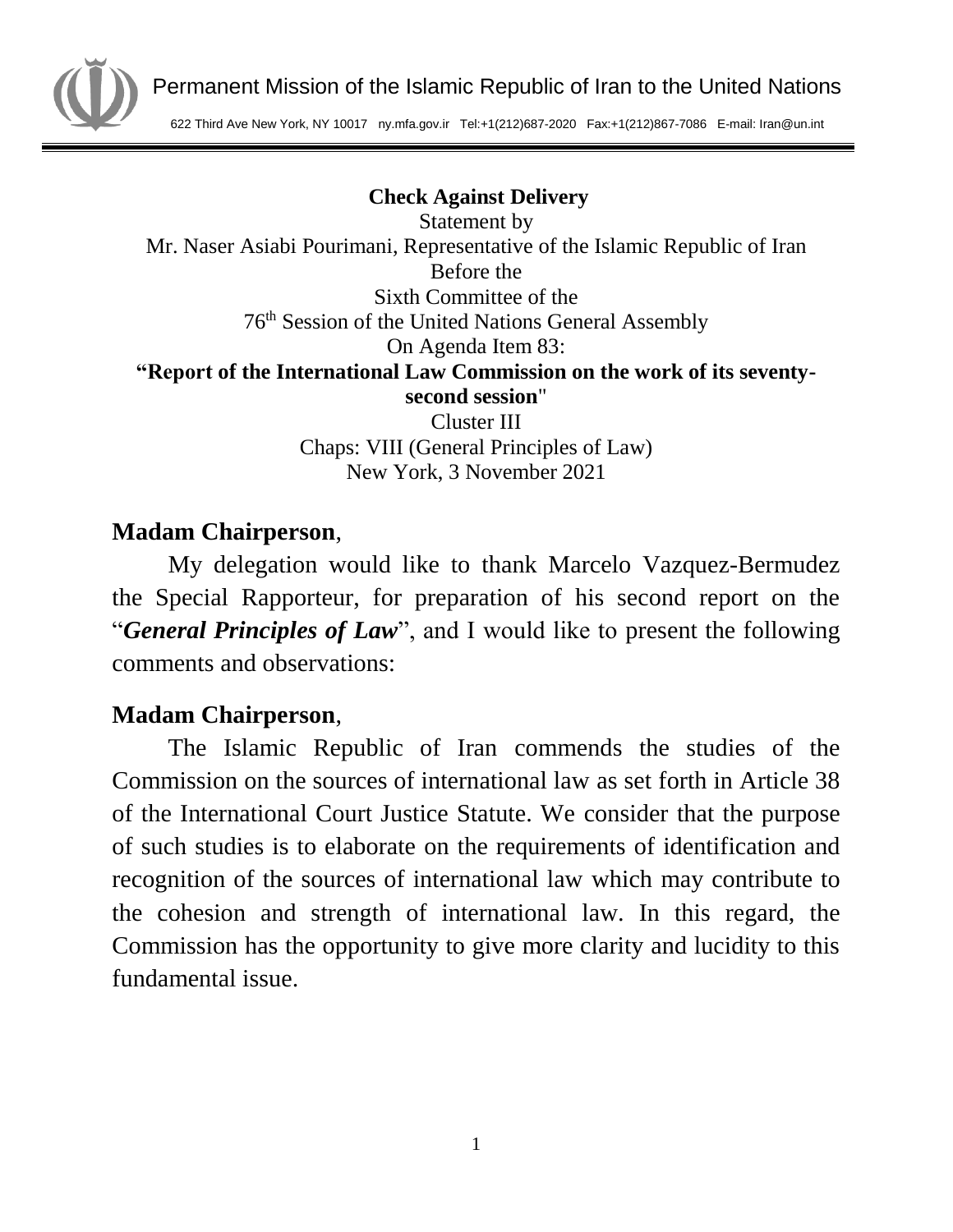

Regarding the general principles of law, we concur with the formulation proposed in draft conclusions 4, 5, and 6. This formulation can help the commission to identify the general principles of law in accordance with the Article 38(1)(c) of the ICJ Statute.

With regard to the element of "legal systems" in the concept of general principles of law, we agree with the Special Rapporteur's view that Article 38 (1) (c) of the ICJ Statute should be read as general principles of law have been recognized by States. However, we are of the view that an inclusive process for the identification and recognition of general principles of law is crucial to provide the contribution of all legal systems in a balanced manner. Taking into account this consideration, we cannot concur with the reasoning expressed by the Special Rapporteur in paragraph 110 of his report regarding the irrelevance of *opinio juris* in the emergence of a general principle of law that might reduce the universality of the general principles of law.

Against this backdrop, we have already expressed our concern over the draft conclusion 3(b). Therefore, the Commission should be cautious on draft conclusion 7. It is also important to mention that the *travaux preparatoire* of the ICJ Statute signifies that the general principles of law are limited to the principles of law which stem from the legal experiences of different national legal systems.